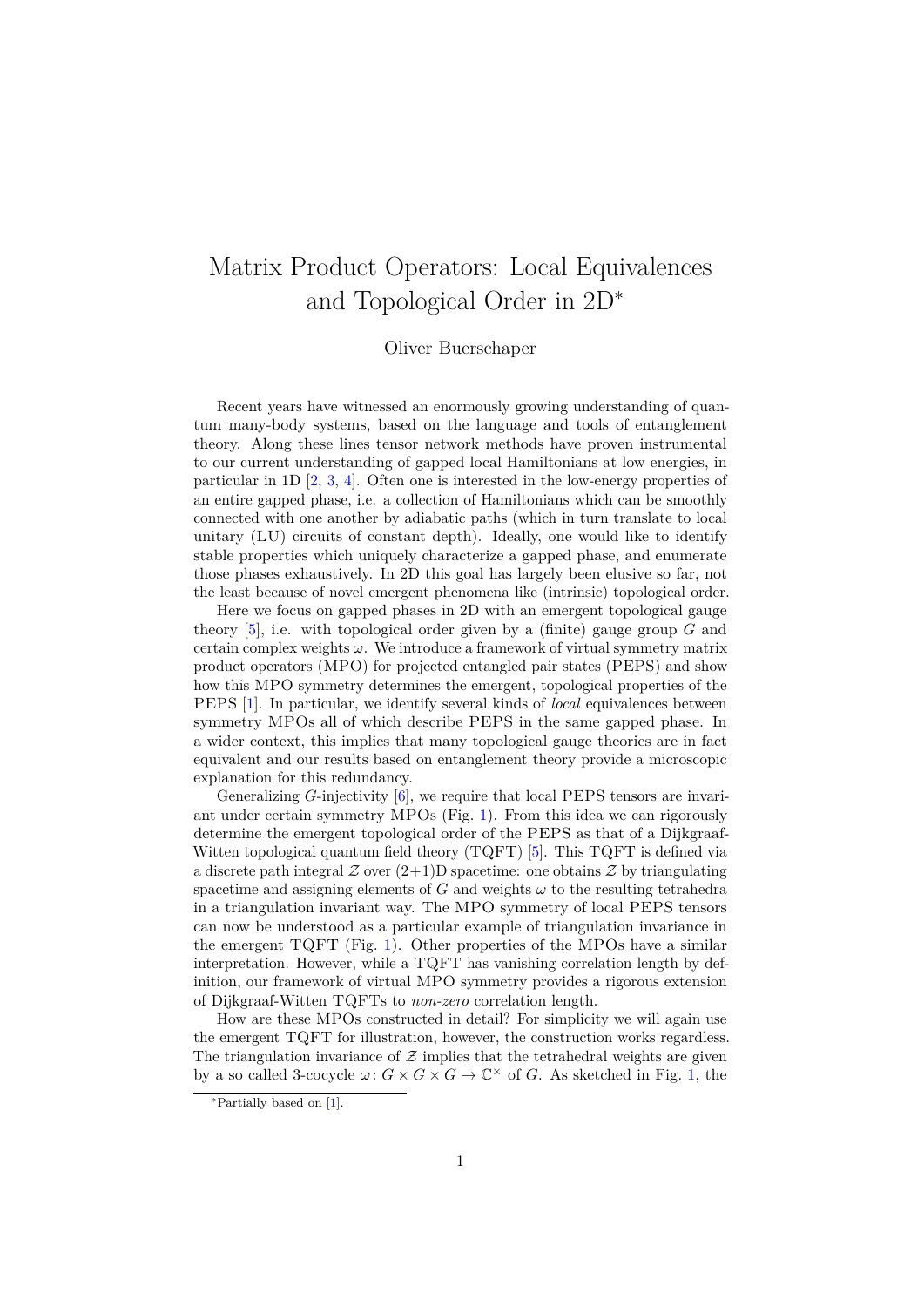

<span id="page-1-0"></span>Figure 1: Virtual MPO symmetry vs. triangulation invariance in TQFTs.

MPO is defined by the same data  $(G, \omega)$  as Z. Microscopically, this ensures that our virtual MPO symmetry (and injectivity) correctly extends to any local region of the PEPS. It is easy to show that any nontrivial  $\omega$  implies an MPO bond dimension  $D > 1$ . For trivial  $\omega$  the MPO factorizes into a product of local operators and defines ordinary *G*-injectivity [\[6\]](#page-3-5). As is proven rigorously in [\[1\]](#page-3-4), MPOs constructed from the data  $(G, \omega)$  indeed lead to an emergent TQFT specified by the same data, even for non-zero correlation length. Parent Hamiltonians associated with the PEPS are frustration-free, but their interaction terms do not commute in general.

To what extent are these MPOs a unique property of the emergent gapped phase? Given *G*, a trivial observation shows that there is a continuous freedom in the choice of  $\omega$ . Group cohomology provides a convenient means to eliminate it: infinitely many 3-cocycles *ω* are replaced by a finite number of equivalence classes  $[\omega]$  which form the third cohomology group  $H^3(G, \mathbb{C}^\times)$  of *G*. This equivalence merely rescales the MPO and can be absorbed into an LU circuit of depth 1 at the physical level. In other words, the gapped phase determined by the MPO actually depends on  $H^3(G, \mathbb{C}^\times)$  only. This very object has been suggested to classify topological gauge theories [\[7\]](#page-3-6).

Let us briefly mention some simple examples. Since  $H^3(\mathbb{Z}_2,\mathbb{C}^\times) = \{[1],[\omega]\}$ there are two topological gauge theories with  $G = \mathbb{Z}_2$ , and these are realized by the toric code [\[8\]](#page-3-7) and the doubled semion model [\[9\]](#page-3-8). Both models have the same fusion rules for their emergent anyons and the same topological entanglement entropy [\[10,](#page-3-9) [11\]](#page-3-10), yet can be distinguished by how their degenerate ground states on a torus respond to modular transformations.[1](#page-1-1) Accordingly, PEPS for the toric code are described in our framework by MPOs with data  $(\mathbb{Z}_2, [1])$ , i.e. by ordinary  $\mathbb{Z}_2$ -injectivity, while the doubled semion model requires MPOs with data  $(\mathbb{Z}_2, [\omega])$  and  $D = 2$ . Secondly, MPOs constructed from an *Abelian* group *G* may yield PEPS with *non*-Abelian anyons, e.g. for certain data  $(\mathbb{Z}_2^3, [\omega])$ . This is impossible for ordinary *G*-injectivity unless *G* itself is non-Abelian. The data  $(\mathbb{Z}_2^3, [\omega])$  is also interesting as a source of non-Abelian anyons which can alternatively be described within the XS-stabilizer formalism [\[12\]](#page-3-11). More generally, emergent topological gauge theories are realized e.g. in quantum double models [\[8\]](#page-3-7) and deformations thereof [\[13\]](#page-3-12).

Perhaps surprisingly, group cohomology does *not* eliminate all freedom in

<span id="page-1-1"></span><sup>&</sup>lt;sup>1</sup>This response is encoded in the topological *S*- and *T*-matrices.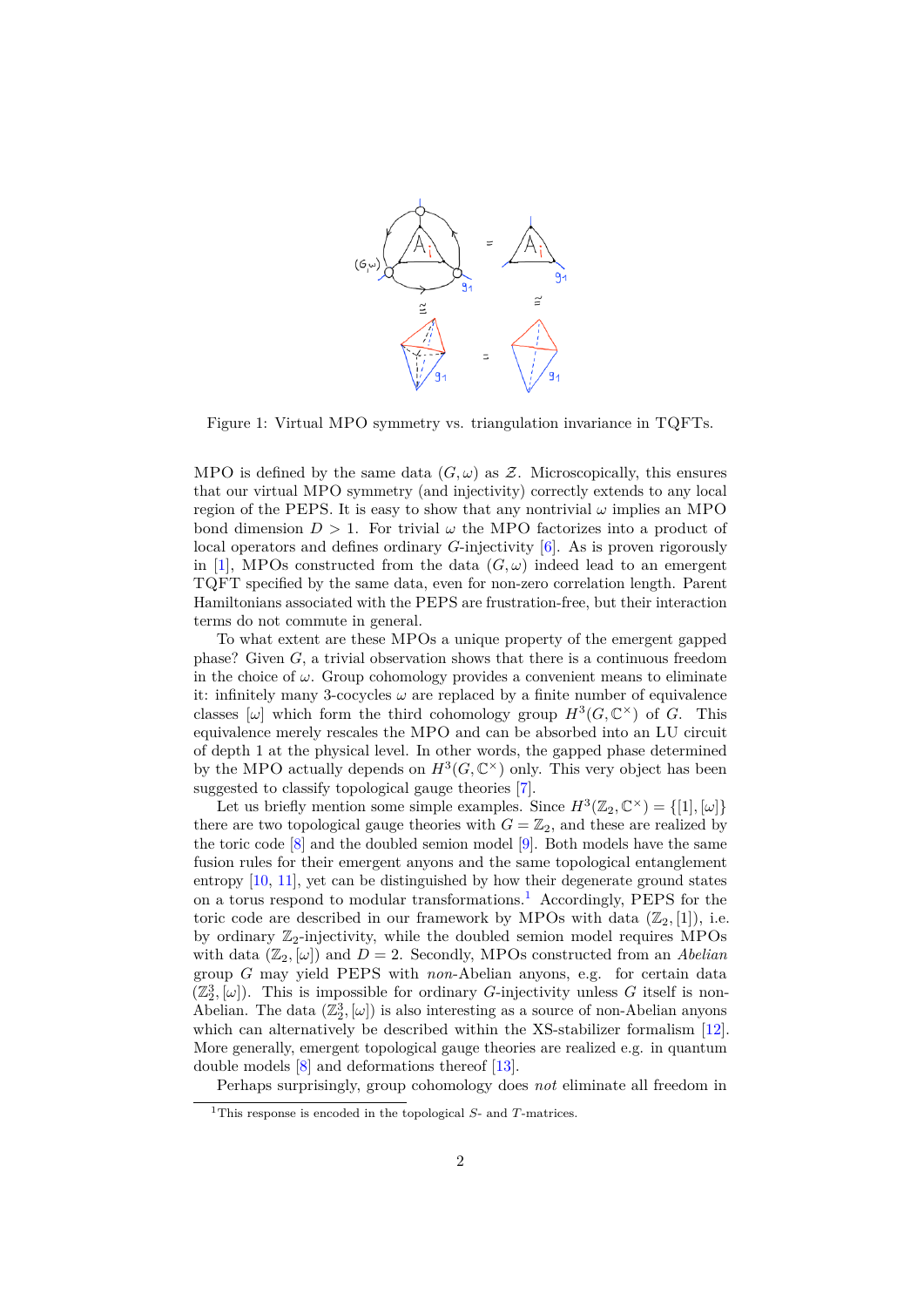

<span id="page-2-0"></span>Figure 2: Local equivalence of virtual symmetry MPOs.

parametrizing our MPO symmetry. In order to see this, consider an automorphism  $\sigma$  of *G*. While it cannot affect any structure solely determined by group multiplication,  $\sigma$  does affect the weights via  $(\sigma^{-1} \triangleright \omega)(g_1, g_2, g_3)$  :=  $ω(σ(g_1), σ(g_2), σ(g_3))$ . So Aut(*G*) naturally induces a permutation action on equivalence classes [ $\omega$ ]. We write  $[\omega'] \sim [\omega]$  whenever two classes belong to the same orbit  $\llbracket \omega \rrbracket$ . Microscopically, an MPO with data  $(G, [\omega])$  is then conjugated by a product of local operators to yield another MPO with data  $(G, [\omega'])$ . This can again be absorbed into an LU circuit of depth 1 at the physical level. Thus, gapped phases in  $(2 + 1)$ D with emergent topological gauge theories depend on  $H^3(G,\mathbb{C}^\times)/\sim$  at most, which significantly improves the earlier result [\[7\]](#page-3-6).

Often, the orbits  $H^3(G, \mathbb{C}^\times)/\sim$  provide a provably complete classification for fixed *G*. We would like to illustrate this with a simple example. For  $G = \mathbb{Z}_2 \times \mathbb{Z}_2$ one has  $H^3(G, \mathbb{C}^\times) = {\omega_{k_1 k_2 k_3}}$ , where  $k_i \in \{0, 1\}$ . The permutation action yields 4 disjoint orbits  $\llbracket 1 \rrbracket = \llbracket \omega_{000} \rrbracket$ ,  $\llbracket \omega_{001} \rrbracket$ ,  $\llbracket \omega_{010} \rrbracket$ ,  $\llbracket \omega_{111} \rrbracket$ . It is now instructive to look at the topological *S*- and *T*-matrices which in this case are given by:

$$
S_{(g,\mu)(h,\nu)} = \frac{1}{4}(-1)^{\mu_1 h_2 + \mu_2 h_1 + \nu_1 g_2 + \nu_2 g_1 + k_1 g_1 h_1 + k_2 g_2 h_2}(-1)^{k_3(g_1 h_2 + g_2 h_1)}, \quad (1)
$$

$$
T_{(g,\mu)(h,\nu)} = \delta_{g,h} \delta_{\mu,\nu} i^{k_1 g_1^2 + k_2 g_2^2 + k_3 g_1 g_2} (-1)^{g_1 \mu_2 + g_2 \mu_1}.
$$
 (2)

Here degenerate ground states are labelled by  $(g, \mu) \in \{00, 01, 10, 11\}^2$  where  $g_1$  ( $g_2$ ) denotes the high (low) bit of *g* (similarly for  $\mu$ ). A simple calculation confirms that these matrices are constant on the above orbits (once ground state labels are suitably permuted), as expected from their invariant property [\[14\]](#page-4-0). Since the *T*-matrices are distinct for each orbit, there are exactly 4 topological gauge theories with  $G = \mathbb{Z}_2 \times \mathbb{Z}_2$ .

Furthermore, we show how two MPOs with data  $(G, [\![\omega]\!])$  and  $(G', [\![\omega']\!])$ respectively may determine the *same* gapped phase, although  $G$  and  $G'$  are  $not$ isomorphic. This is because symmetry MPOs may locally transform into each other under conjugation by an auxiliary MPO with  $D > 1$  (Fig. [2\)](#page-2-0). Perhaps surprisingly, we can reuse the above example for illustration: MPOs with the data  $(\mathbb{Z}_2 \times \mathbb{Z}_2, [\![\omega_{001}]\!])$  and  $(\mathbb{Z}_4, [\![1]\!])$  are in fact locally equivalent, as are the gapped phases they determine.

In this work we have introduced virtual symmetry MPOs and showed how they characterize PEPS in 2D with topological order given by a Dijkgraaf-Witten TQFT. We have further uncovered *local* equivalences of these symmetry MPOs in terms of auxiliary MPOs. While they arise at several, conceptually different stages, all these equivalences translate to LU circuits of constant depth at the physical level, so that the corresponding PEPS lie in the same gapped phase. What is more, these equivalences are stable since the virtual MPO symmetry is unaffected by physical operations which may cause a non-zero correlation length.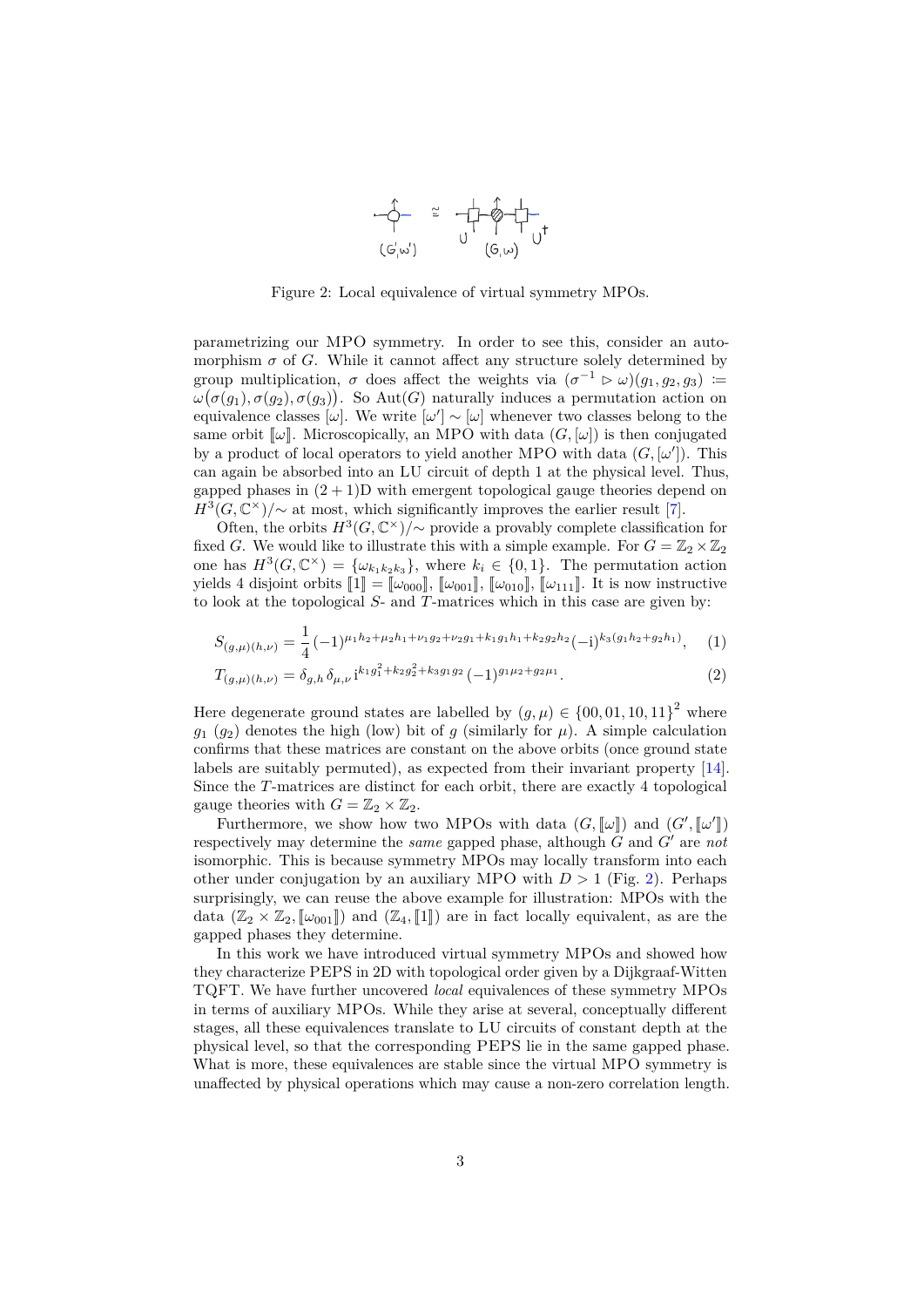## **References**

- <span id="page-3-4"></span>[1] Oliver Buerschaper. "Twisted injectivity in projected entangled-pair states and the classification of quantum phases". In: *Ann. Phys. (accepted)* (2014). arXiv: [1307.7763 \[cond-mat.str-el\]](http://arxiv.org/abs/1307.7763).
- <span id="page-3-0"></span>[2] Xie Chen, Zheng-Cheng Gu, and Xiao-Gang Wen. "Classification of gapped symmetric phases in one-dimensional spin systems". In: *Phys. Rev. B* 83.3, 035107 (2011). poi: [10.1103/PhysRevB.83.035107](http://dx.doi.org/10.1103/PhysRevB.83.035107).
- <span id="page-3-1"></span>[3] Norbert Schuch, David Pérez-García, and J. Ignacio Cirac. "Classifying quantum phases using matrix product states and projected entangled pair states". In: *Phys. Rev. B* 84.16, 165139 (2011). DOI: [10.1103/PhysRevB.84.165139](http://dx.doi.org/10.1103/PhysRevB.84.165139).
- <span id="page-3-2"></span>[4] Zeph Landau, Umesh Vazirani, and Thomas Vidick. "A polynomial-time algorithm for the ground state of 1D gapped local Hamiltonians". In: (2013). arXiv: [1307.5143 \[quant-ph\]](http://arxiv.org/abs/1307.5143).
- <span id="page-3-3"></span>[5] Robbert Dijkgraaf and Edward Witten. "Topological gauge theories and group cohomology". In: *Commun. Math. Phys.* 129.2 (1990), pp. 393–429. doi: [10.1007/BF02096988](http://dx.doi.org/10.1007/BF02096988).
- <span id="page-3-5"></span>[6] Norbert Schuch, J. Ignacio Cirac, and David Pérez-García. "PEPS as ground states: degeneracy and topology". In: *Ann. Phys.* 325.10 (2010), pp. 2153–2192. pol: [10.1016/j.aop.2010.05.008](http://dx.doi.org/10.1016/j.aop.2010.05.008).
- <span id="page-3-6"></span>[7] Ling-Yan Hung and Xiao-Gang Wen. "Quantized topological terms in weak-coupling gauge theories with a global symmetry and their connection to symmetry-enriched topological phases". In: *Phys. Rev. B* 87.16, 165107 (2013). DOI: [10.1103/PhysRevB.87.165107](http://dx.doi.org/10.1103/PhysRevB.87.165107).
- <span id="page-3-7"></span>[8] Alexei Y. Kitaev. "Fault-tolerant quantum computation by anyons". In: *Ann. Phys.* 303.1 (2003), pp. 2–30. DOI: [10.1016/S0003-4916\(02\)00018-0](http://dx.doi.org/10.1016/S0003-4916(02)00018-0).
- <span id="page-3-8"></span>[9] Michael Freedman et al. "A class of *P*,*T*-invariant topological phases of interacting electrons". In: *Ann. Phys.* 310.2 (2004), pp. 428–492. DOI: [10.1016/j.aop.2004.01.006](http://dx.doi.org/10.1016/j.aop.2004.01.006).
- <span id="page-3-9"></span>[10] Alexei Y. Kitaev and John Preskill. "Topological entanglement entropy". In: *Phys. Rev. Lett.* 96.11, 110404 (2006). DOI: [10.1103/PhysRevLett.96.110404](http://dx.doi.org/10.1103/PhysRevLett.96.110404).
- <span id="page-3-10"></span>[11] Michael A. Levin and Xiao-Gang Wen. "Detecting topological order in a ground state wave function". In: *Phys. Rev. Lett.* 96.11, 110405 (2006). doi: [10.1103/PhysRevLett.96.110405](http://dx.doi.org/10.1103/PhysRevLett.96.110405).
- <span id="page-3-11"></span>[12] Xiaotong Ni, Oliver Buerschaper, and Maarten Van den Nest. "A non-commuting stabilizer formalism". In: (2014). arXiv: [1404.5327](http://arxiv.org/abs/1404.5327) [\[quant-ph\]](http://arxiv.org/abs/1404.5327).
- <span id="page-3-12"></span>[13] Yuting Hu, Yidun Wan, and Yong-Shi Wu. "Twisted quantum double model of topological phases in two dimensions". In: *Phys. Rev. B* 87.12, 125114 (2013). DOI: [10.1103/PhysRevB.87.125114](http://dx.doi.org/10.1103/PhysRevB.87.125114).